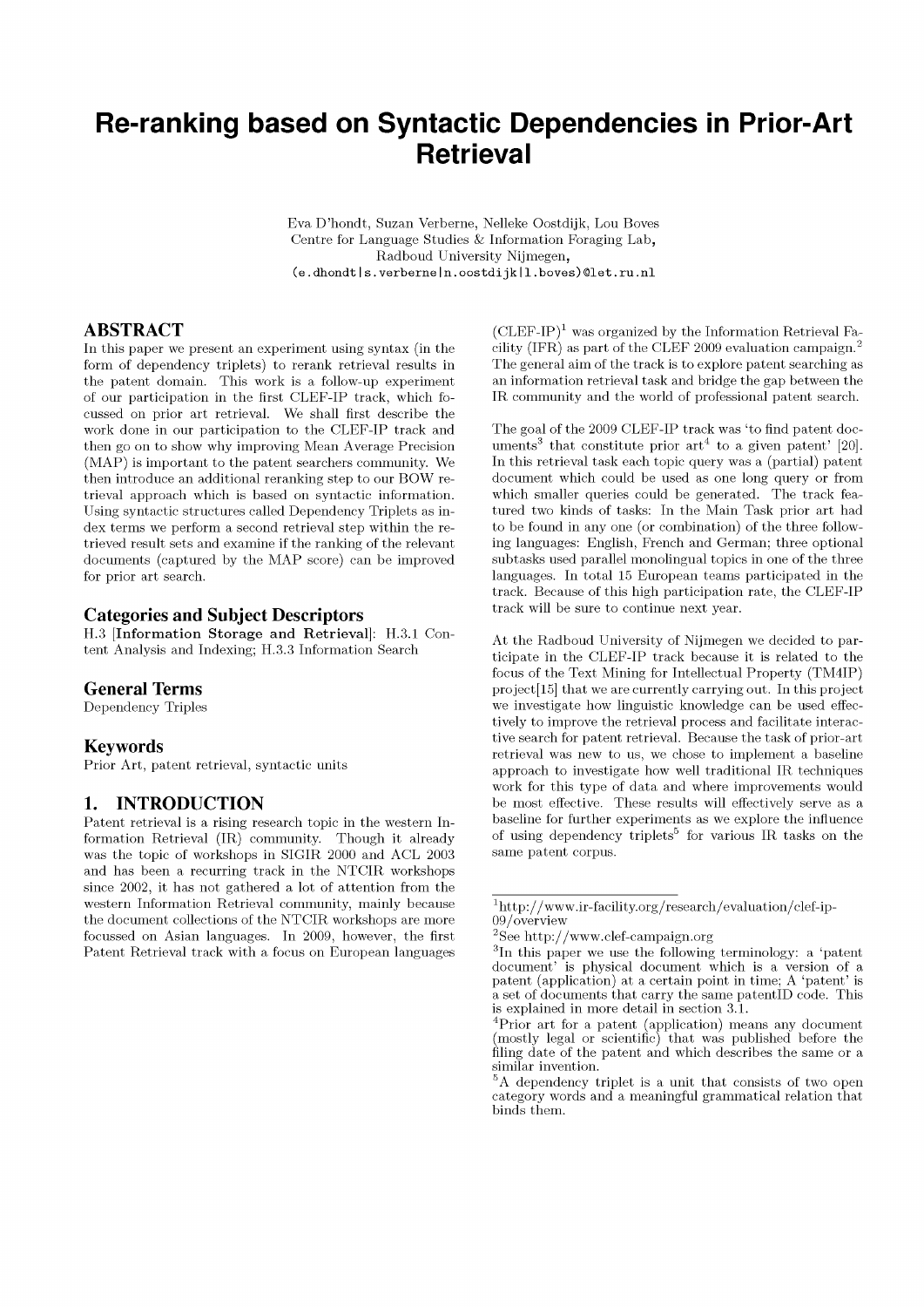In the CLEF-IP task we used a standard retrieval approach based on keyword matching, using the Lemur retrieval engine and the TF-IDF ranking algorithm. This baseline run achieved moderate results compared to the other participants (Recall@100=  $0.22$  and MAP=0.054). Overall, the results of all participants were rather low, compared to retrieval results in other tasks: Recall@100 ranged from 0.58 to 0.02 and Mean Average Precision  $(MAP)^6$  from 0.11 to  $0.00$  (with one outlier: the run submitted by the Humboldt University which achieved 0.27). These general results will be further discussed in section 2.4.

The MAP score and the Recall score are the two most important measures for patent retrieval [3]. Recall must be very high, because for patent searchers it is extremely important to find ALL relevant documents. The financial repercussions of an incomplete prior art search can be severe, even if the patent has already been granted. But while recall is important, it is also clear that patent searchers cannot afford to process large result sets comprising thousands of patents that have to be browsed through completely: Patent retrieval is a highly interactive search task where the information need is constantly modified throughout the search. Finding a particularly relevant document at an early stage of the search will enhance the effectiveness of the remainder of the search task. (For example, by adding new keywords,  $IPC<sup>7</sup>$  codes, etc. gained from this document to the query.) Therefore, improving the ranking of the relevant documents in the result set is important to the patent searcher.

There is evidence in the IR literature (see section  $2.1$ ) that using dependency relations to rerank a small, already retrieved set of documents can be very successful for ad-hoc document retrieval and QA. The dependency model used in the TM4IP project differs from most other dependency models in that it is developed for IR purposes and is therefore linguistically less detailed than other models. In the project we are currently developing the AEGIR parser, a rule-based dependency parser which is geared towards the specifics of the language used in patents and which is more robust than other general-language parsers. This parser generates dependency triplets from the input text, which are then -in turn- used as index terms in the interactive retrieval system (also under development).

In this paper we focus on improving MAP of the result list, produced in the CLEF-IP experiment, by adding an extra step. To this end we perform an additional reranking operation on the result set using syntactic information in the form of dependency triplets<sup>8</sup>

## **2. BACKGROUND**

#### **2.1 Syntax-based retrieval**

In Information Retrieval the bag-of-words approach (BOW) is the approach most frequently used for all types of IR tasks. It is attractive to researchers because it makes the model

simple, easily manageable and comprehensible. However, a recurring criticism on the BOW approach is the fact that by splitting the text up into single terms, the model does not take into account the immediate context of the terms and subsequent relations between terms. For example, a simple BOW -based retrieval system cannot differentiate between the following two queries: *bank terminology* and *terminology bank* [29]

In the last two decades, several approaches have been developed that use larger retrieval units, namely phrases. Phrases can be defined by their statistical properties or syntactic characteristics or a combination of two. The most successful statistical approaches are proximity-based phrase indexing [10], the n-gram retrieval model<sup>9</sup> [24] and the term dependency modelling approach [11], [18]. These approaches focus on taking context into account and are able to capture some (dependency) relations between terms on the basis of their collocation frequencies. However, they typically fail on long distance dependencies.

The more linguistically-motivated approaches, such as [23], [26], [2] have focussed on extracting syntactic units from the text using linguistic information. These phrases can either take the form of a head-modifier pair or a (partial) dependency tree. Several studies have investigated the effect of using syntactic versus statistical phrases as index terms:  $[10],[16], [13], [1]$  found that there is only a small improvement when syntactic relations are taken into account in the retrieval process. Syntactic phrases have been found to be useful, however, for improving the ranking of the results found by a BOW approach, at least for ad-hoc search [4] and  $QA [8]$ , [28]. [6] reports that the longer the queries, the more useful NLP techniques like extracting dependency pairs can become, though he adds that (at least for ad hoc search) the benefit is limited.

[25] argues that one of the reasons for the disappointing results in dependency-based retrieval could be the fact that the earlier systems did not take the *variability of the structure* of the syntactic phrase into account: In a noun phrase like *World Bank criticism* a syntactic phrase that contains a compound like 'World Bank' is a much more important retrieval unit than *Bank criticism* and should be given more weight as an index term.  $[19]$  remarks that part of the discouraging effect of phrases in text retrieval stems from the fact that they must be normalized to a standard form (in order to rise above syntactic and lexical variation). Such transformations are complex and prone to errors. The removal of function words (e.g. prepositions, determiners,  $\ldots$ ) plays an important role in this normalisation process [10].

## **2.2 Syntax in Patent Retrieval**

The majority of the search engines used by the patent search community today are keyword-based, using a general-purpose text search engine. Academic research on patent retrieval has mainly been focussed on the relative weighing of the in- $\gamma$  dex terms [17] and on exploiting the patent document structure to boost retrieval [17]. There is a lot of attention for query reformulation at the moment, as could be seen in the

 $6$ MAP is a measure of how high the relevant documents appear in the result list, measured over all queries.

 $7$ The International Patent Classification, used by all major patent offices.

 ${}^{8}$ In our approach to dependency triplets we consider them as single index units, not as relationships between two separate index terms.

 $\overline{\text{9}}$  For an overview of related articles and patents, see http://www.cs.umbc.edu/ngram/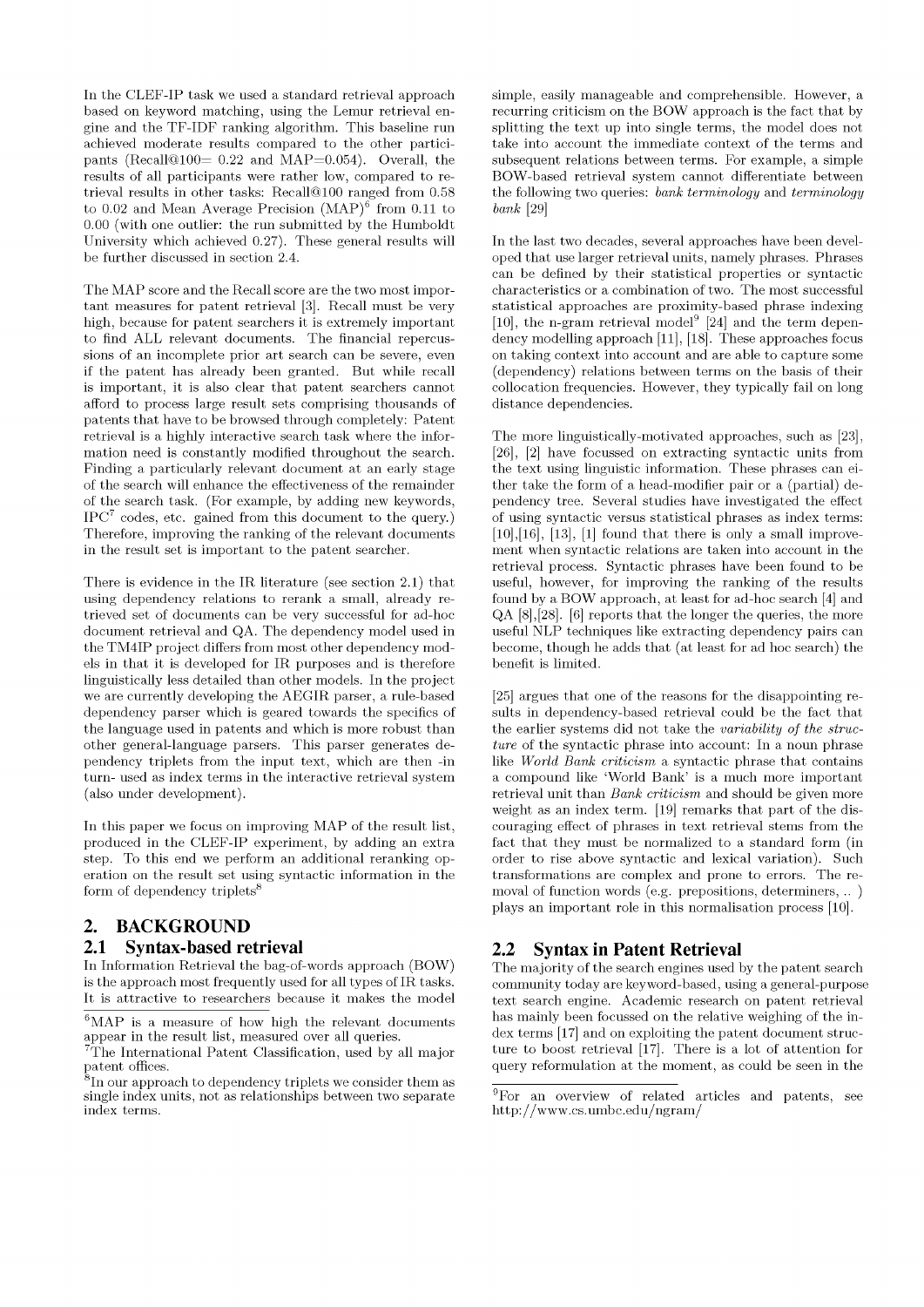CLEF-IP track where 5 out of 14 teams actively explored different query term selection and query reformulation strategies. For an overview of the state of the art in academic and commercial systems, see [5].

There are not many approaches in the patent domain that use syntactic phrases or structures comparable to our approach which we will explain in section 2.3. Systems like [9] and [7] perform a combination of syntactic and semantic analysis on the documents and use the results to generate concept units. The only purely syntactic approach is [21], who uses deep linguistic analysis in the form of predicateargum ent analysis (implying semantic role labelling) to improve readability of the claims section. Her system is the first step in a suggested patent summarization method.

## **2.3 The CLEF-IP track**

In answer to a growing demand from the patent searcher community for reliable and improved patent search engines the first CLEF-IP track was organised by the IRF. As was explained in section 1, it aims to bring the IR community and the world of professional patent search closer together to create new and innovative retrieval systems. The first track can be considered a major success as it received a lot of interest from the IR community and  $\text{-}$ in turn-presented the IR community with a patent corpus of significant size within an integrated and single IR evaluation collection. The results of the participating groups in the patent track yielded some interesting insights into the particulars of patent retrieval: as mentioned above the overall precision and recall results in this task were quite low (average Precision $@100=0.02$ , average Recall@100=0.38, average MAP = 0.07, except for one outlier) compared to the results in other retrieval tracks.

There are a number of reasons for these low scores: First of all, some of the documents were 'unfindable': 17% of the patent documents in the collection contained so little information, e.g. only the title which is poorly informative for patent retrieval  $[27]$ , that they could not be retrieved. Secondly, the relevance assessments were based on search reports and the citations in the original patent only. This means that they were conceptually-based and not text-based and may therefore have been too limited<sup>10</sup>. Finally, in order to perform retrieval on the patent level, instead of the docum ent level, some of the participating groups created 'virtual patents': for each field in the patent the most recent information was selected from one of the documents with that patentID. These fields were glued together to form one whole 'virtual' patent. It is, however, not necessarily true that the most recent fields are the most informative  $[27]$ . This selection operation may have resulted in a loss of information. However, even without these impediments, it is clear that patent retrieval is a difficult task for standard retrieval methods.

## **2.4 The TM4IP project**

At the Radboud University Nijmegen, we are currently involved in the Text Mining for Intellectual Property (TM4IP) project[15], which is directed at developing an approach to interactive patent search using syntactic structures in the

form of dependency triplets as search terms and for computing the relevance ranking. W hile the idea of using (partial) syntactic phrases as index terms is not new (see section  $2.1$ ), the dependency model used in TM4IP differs from previous attempts in that it is based on the notion of *aboutness* to suit retrieval purposes. Aboutness is a difficult concept to define and has many different interpretations in the literature. In IR it is defined as follows: the user of a retrieval system expects the system, in response to a query, to supply a list of documents which are *about* that query. Practical retrieval systems using single words as terms are based on an extremely simpleminded notion of aboutness. For our system, the concept of *aboutness* implies that we do not allow any words in the dependency triplets that have no classificatory value as keywords (by themselves) [15].

In this project a rule-based dependency parser has been constructed that is now being tuned to deal with English technical texts. In the near future, this parser will also incorporate frequency information on words and on triplets and will thus become a hybrid parser. This parser generates dependency triplets (structured units, containing word forms and dependency relations) from the input text, which are then -in turn- used as index terms in the retrieval system. The aim of the project is to successfully use linguistic knowledge (in the form of dependency triplets) to improve the retrieval process and facilitate interactive search for patent retrieval. We have already achieved good results using the dependency triplets as basic units for the classifier for patent documents that is also a part of our system  $[14]$ . Using dependency triplets as classification terms, we reached a high accuracy in the (pre)classification of patent applications in their correct IPC classes.

The full dependency triplet-based patent search system is still under development. Therefore, in this paper we investigate the effect of using dependency triplets for improving the relevance ranking of documents that have been retrieved by some conventional search engine. Literature shows that re-ranking with dependency triplets can be successful (see section 2.1).

## **3. METHODOLOGY**

## **3.1 Data**

The CLEF-IP corpus consists of European Patent Office (EPO) documents that have been published between 1985 and 2000, covering English, French, and German patents. In total, the corpus contains  $1,958,955$  patent-documents pertaining to 1,022,388 patents (75GB) as one patent can consist of multiple XML files: A patent can consist of several documents that were produced at different stages of a patent realization.<sup>11</sup> For example, a so-called A2 document (the patent application in its barest form, submitted at the beginning of the patent application process) can contain only a title and perhaps an abstract, while a B1 docum ent (a granted patent, usually finished three years after the initial application) will contain a title, abstract, claims and description section.

The heterogenity of the corpus has certain implications for

 $^{10}$ http://www.clef-campaign.org/2009/working\_notes/CLEF-  $^{11}$ For an overview of the patent kind codes used in the corpus, see http://www.delphion.com/help/kindcodes under EPO.

see http://www.delphion.com/help/kindcodes under EPO.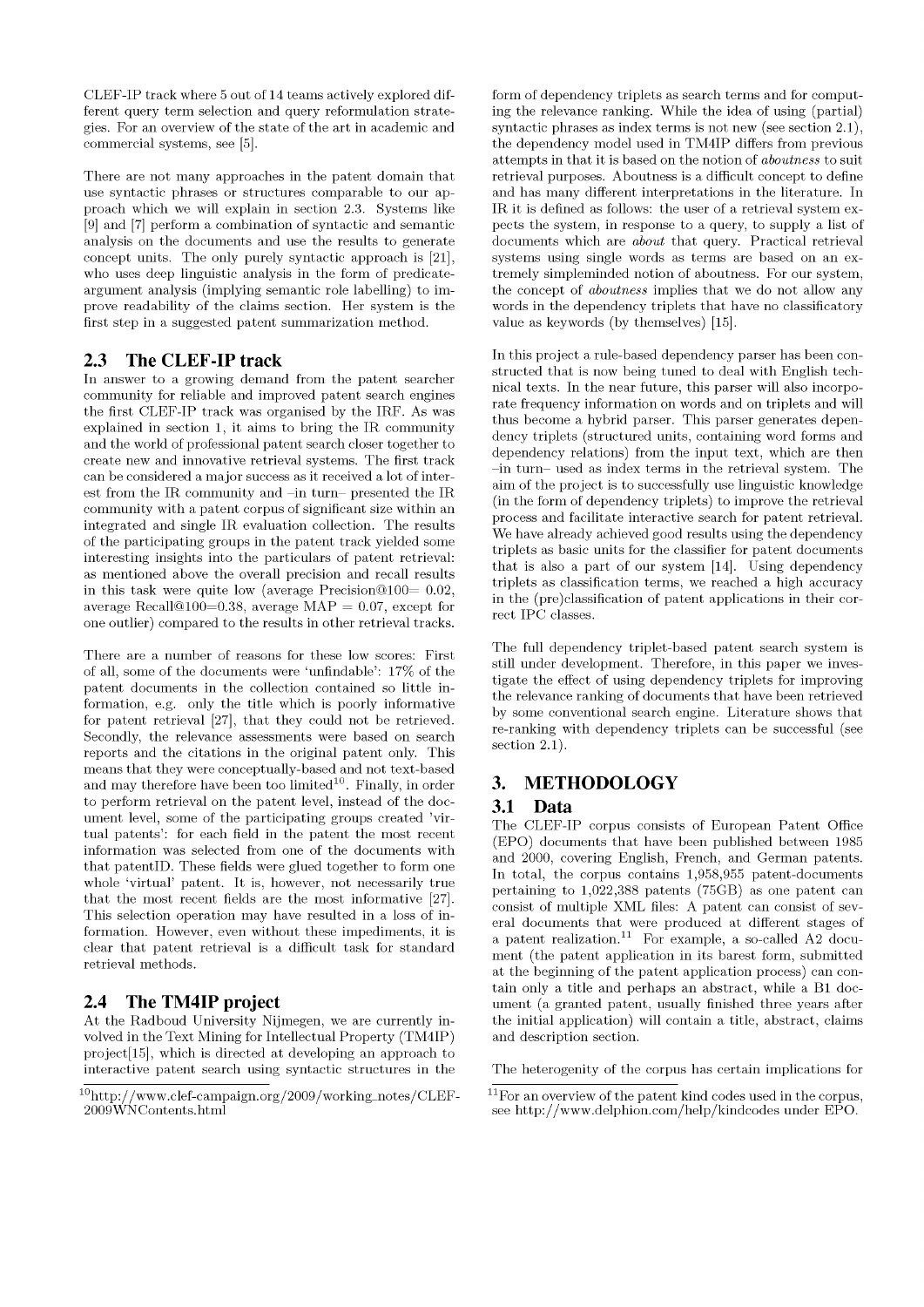the search process: While it seems preferable to search only in the B1 documents, this would exclude a large number of documents from the search that could be relevant while searching for prior art: some patents only consist of an A2 document.

In the CLEF-IP 2009 track the participating teams were provided with 4 different sets of topics  $(S, M, L, XL)$ . We opted to do runs on the smallest set (the S data set) for both the Main and the English task. This set contained 500 topics. Because the information in these topics was different for both tasks<sup>12</sup> we focussed on the data that was available in all the topics: the English claims sections. As only 70% of the CLEF-IP corpus contained English claims, this means that a substantial part of the corpus could not be retrieved.<sup>13</sup> By reducing the patent documents to the claims sections only, we gained consistency (all the documents to be retrieved have the same style of writing and are not empty). Even so, improving consistency in the way we did comes with a price. We might have thrown away that part of the docum ent containing the relevant information. In the patent retrieval literature, however, there is evidence  $[12],[22]$  that the claims section is the more informative part of the patent document. Nonetheless, we may wonder if -for the reranking experiment- limiting our document set to claims text only will not have an adverse effect on the generation of the index terms (dependency triplets): It might be that this will put an additional strain on the parser, as the language in claims is notoriously difficult to read and highly complex, therefore quite difficult to parse correctly.

## **3.2 Baseline approach**

#### *3.2.1 Queries*

After removing punctuation and stopwords we took all remaining words in the claims section together as one long query (weighted in retrieval with TF-IDF). No stemming was conducted.

#### *3.2.2 Indexing and Retrieval using Lemur*

We extracted the claims sections from all English patent documents in the corpus and removed all XML markup from the texts by means of a preprocessing script. Since there may be multiple documents that carry the same patent-ID, we concatenated the claims sections pertaining to one patent ID into one document in the index file. We saved all patent claims in the Lemur index format with the patent IDs as DOCIDs. They were then indexed using the BuildIndex function of Lemur with the indri IndexType and a stop word list for general English. The batch retrieval was then performed using TF-IDF.

## **3.3 Reranking experiment**

#### *3.3.1 Data selection*

In the baseline experiment we retrieved 100 results for each of the 500 topics but because some documents were attributed to multiple topics we only retrieved a total of 39,802 unique documents. In total the retrieved documents contained around 52 million words. The average sentence length in these document was 49 words and the longest sentence in the retrieved documents consisted of 451 words.

In the reranking experiment we took all 100 documents of the result set (per topic), parsed them (see 3.3.2), used Lemur to create a separate index containing all the triplets of the retrieved documents per topic and performed a second retrieval on these indices. On average, the result sets contained around 85,000 words each.

We chose this set-up to compare the impact of dependency triplets in the ranking of the documents. For each topic, the exact same hundred documents are available in the index that were found (for that topic) in the baseline experiment. Consequently, the same (number of) relevant documents will be found in the second retrieval step. Therefore, recall and precision will remain the same in the second experiment and only the ranking of the (relevant) documents (measured in MAP) can be subject to change.

#### *3.3.2 Pre-processing*

We parsed the topics and the 39,802 retrieved documents of the CLEF-IP corpus using the A EGIR parser (version 1.1). The grammar from which the parser was generated comprises some 200 rules. The dependency model used by the parser has the following format:  $[\text{term}_1, \text{relator},$  $term<sub>2</sub>$ ]. The sentence 'The system consists of four separate modules' will be turned into the following triplets: [system, SUBJ, consists], [consists, PREPof, modules], [modules, ATTR, separate], [modules, QUANT, four]. Our dependency model is based on the notion of aboutness: with a few exceptions only open category members are allowed as head or modifier. In the example given above, the determiner 'the' is not allowed into the triplets. We used a small set of relators which mirror basic semantic relations :

- SUBJ(ect):
	- 'The method describes'
		- [method,SUBJ,describes];
	- $-$  '(Object) claimed by Microsoft' [Microsoft,SUBJ,claimed];
- $OBJ(ect)$  :
	- $-$  '(I) killed the man'
		- $[killed, OBJ, man]$ ;
	- 'The air is compressed (by subject)' [compressed, OBJ, air] ;
	-
- ATTR(ibutive):
	- 'the smaller wheel'
		- [wheel,ATTR,smaller];
- PRED(icate):
	- 'the element is uranium '

 $^{12}$  Some of the topics for the Main Task contained the abstract content as well as the full information of the granted patent except for citation information, while the topic patents for the English Task only contained the title and claims elements of the granted patent [3].

 $^{13}$ Of the 30% percent that could not be retrieved by our system, 7% were documents that only had claims in German or French but not in English, 6% only contained a title and abstract, usually in English and 17% only contained a title.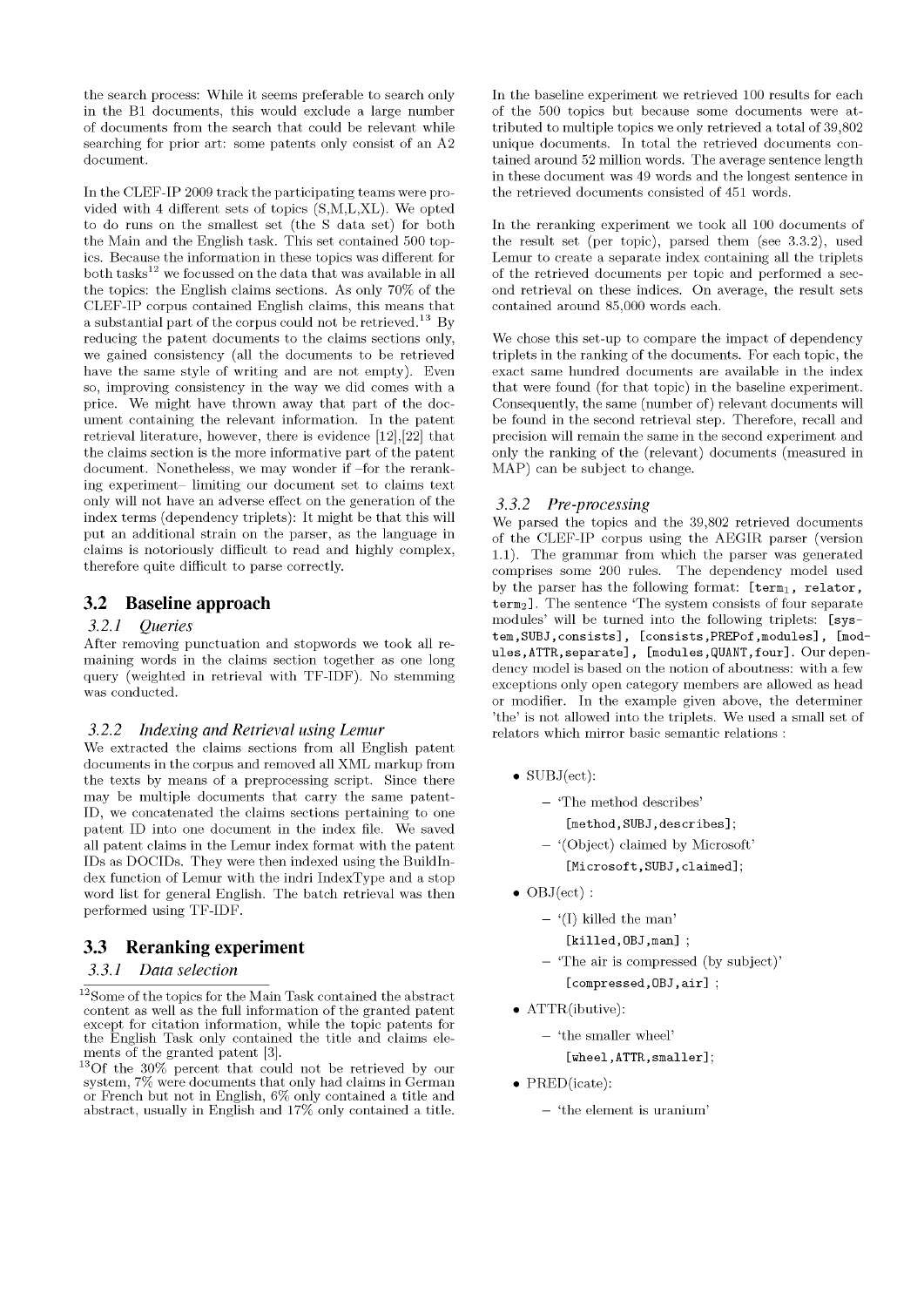```
[element, PRED, uranium];
```
- MOD(ifier):
	- 'very green'

[green, MOD, very];

- QUANT(ifier):
	- 'four wheels'
		- [wheels,QUANT,four];
- $\bullet$  ...

We did not apply any lemmatisation (or stemming) to the words in the triplets.

To limit the time needed to parse all 39,802 documents, we decided to introduce a maximal time limit for the parser (1800 seconds per parse). With this procedure two topic documents failed to parse, as well as a very small fraction of documents returned in the retrieval process  $(0.0025\%)$ . Though this may not seem much, it does mean that every time the parser failed, absolutely no triplets were generated for that portion of the text, which makes it invisible for the retrieval system in the reranking experiment. Numerically, however, these missing triplets are only a fraction of the corpus of some 32 million triplets that were generated. In total, it took a week to parse the topics and the documents in the result sets on a cluster of single core PCs, most of which had no more than 1 Gbyte of internal memory.

#### *3.3.3 Query and indexing*

Triplets from both the topic and result set documents were transformed into a single string using a perl script. For example, [fact,ATTR,well-known] and [system,SUBJ,performs] were transformed into factattrwell\_known and system subjperforms, respectively. These strings then served as index and query terms for direct matching ('Bag of Triplets' matching). We constructed 500 separate indices (one per topic) using the BuildIndex function of Lemur with the indri IndexType. Each index contained the strings of those documents that were retrieved for that topic in the baseline run. For each of the 500 topic queries, batch retrieval was then performed on its specific index using the TF-IDF ranking algorithm.

Since we performed a second retrieval step, we take the risk of not re-retrieving a portion of the documents retrieved with the BOW retrieval. On average, we retrieved  $90.1\%$ of the 100 documents per topic. We identified the missing documents using a python script that compared the baseline result list with the reranking result list and added these missing documents to the end of the reranking result list in the relative order in which they had been found in the baseline.

The  $498$  successful<sup>14</sup> individual retrieval result sets of the reranking experiment were compared with the results from the baseline experiment using a python script in order to calculate the Precision, Recall and MAP measures. We also calculated the rank of the first relevant document per query.

## **4. RESULTS**

## **4.1 Baseline retrieval results**

During the baseline experiment we retrieved a total of 645 relevant documents in the CLEF-IP corpus for the 500 topic documents. We achieved a score of  $0.22$  for recall and a MAP score of 0.054.

## **4.2 Reranking retrieval results**

The reranking system performed significantly worse than the baseline system: The MAP score dropped from 0.054 for the baseline system to 0.045 for the reranking system. ( $p < 0.001$ ) according to the Wilcoxon Signed Ranks Test).

Of the 645 relevant documents that were retrieved in both experiments, 8 had the same ranking in the baseline as in the reranking result set (1.3%). In 537 cases, the relevant document had a higher ranking in the baseline approach (83.3%) and only in 100 cases did the reranking approach produce better rankings for the documents  $(15.5\%)$ . On average, the documents either dropped 40 ranks in the reranking result set or rose 18 ranks compared to the baseline rankings.

## **4.3 Parser evaluation**

The outcome of the retrieval process is highly dependent on the quality and quantity of the generated triplets. We therefore evaluated the accuracy of our parser on a small test set of  $14$  sentences (656 words) taken randomly from the claims sections. To create this test set two of the authors independently created dependency triplets for different parts of the test set. There was an overlap of 5 sentences, each of around 40 words, which was used to calculate interannotator agreement for the test set. The inter-annotator agreement was 74%15, indicating substantial agreement on annotation. The language typically used in claims sections ('legalese') has  $-$  apart from other particularities  $-$  a lot of syntactic ambiguities and therefore it is not surprising that the biggest differences in manual annotations could be attributed to different interpretations of coordinations for the SUBJ relations and of PP attachments. The following sentence is an example of the first difficulty:

'The device claimed in claim 1 consists of .... [15 words] and uses 5 volt.'

As these dependencies can be stretched quite long (15 words in between), it is very difficult, even for a human, to see which word should be connected to the second verb. An example of the second problem can be seen in the following example:

'The mapper is adapted to divide a stream of bits from the encoder into at least a first period by the rightful application of ... ' .

This is a well-known problem for any parser, usually demonstrated with the famous 'I saw the man with the telescope'example, but because of its frequency it becomes even more

 $14$ As mentioned above, two topic parses failed and therefore we could not compare the retrieval sets.

 $15$ The percentage of triplets that were identical and correct in both the annotation sets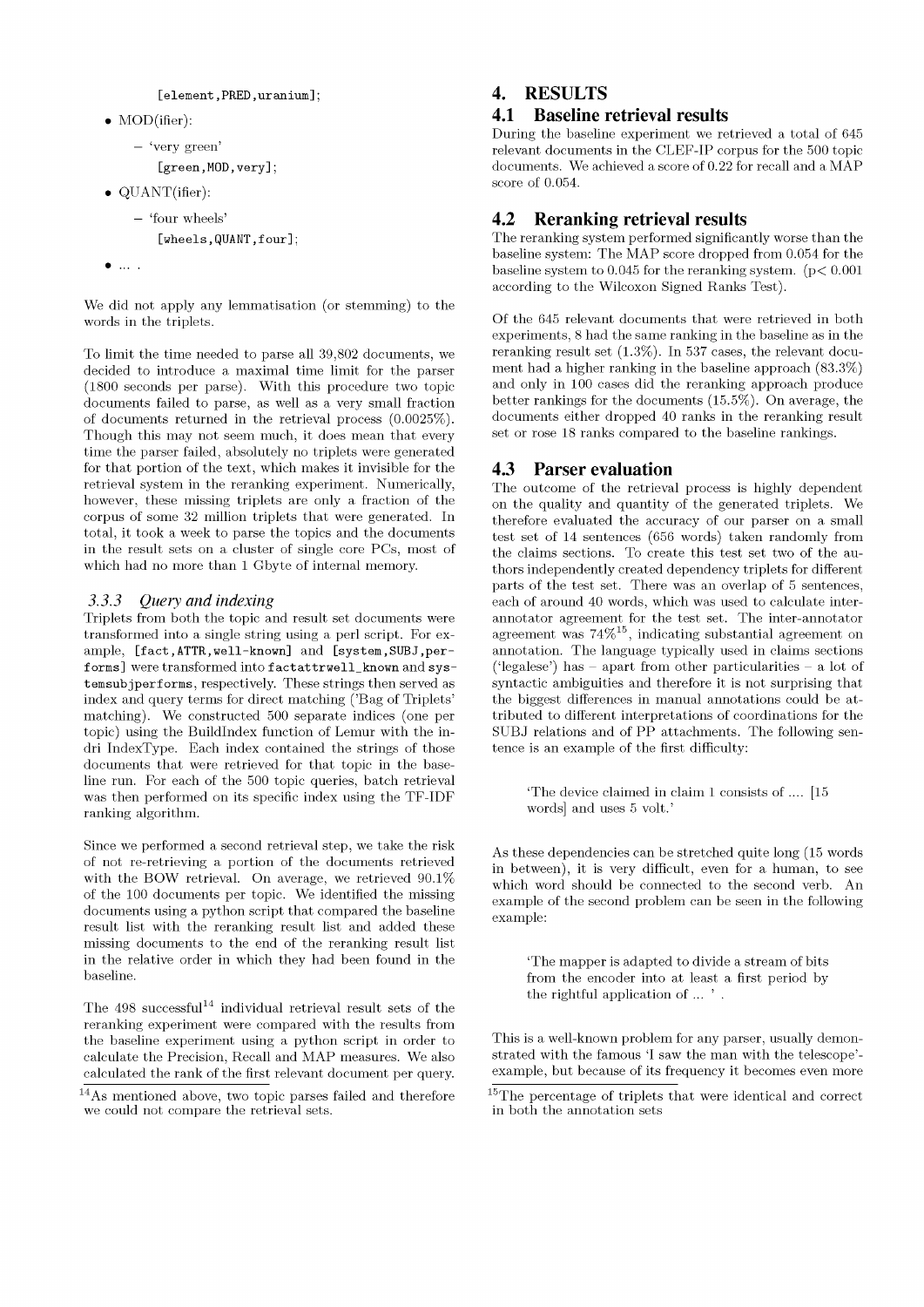problematic in parsing patent language. There was high agreement on triplets containing the ATTR and OBJ relations (94% and 83% respectively). Differences in annotation were resolved by discussion, and the resulting set of annotations was used to evaluate the parser.

Parsing accuracy was rather low: On the test set of 14 sentences the parser achieved 0.37 in precision (the number of correctly generated triplets divided by the number of all generated triplets) and 0.31 in recall (the number of correctly generated triplets divided by the number of all correct triplets), so accuracy<sup>16</sup> rated 0.34. Thus the parser generated a lot of incorrect triplets, while it also generated too few triplets (333 generated versus 416 manually annotated). The latter is a consequence of gaps in the lexical and syntactic coverage of this version of the parser. We tested the lexical coverage and 98% of the words in the corpus featured in the parser lexicon<sup>17</sup> or were robustly recognized (see infra). The only words that the parser could not recognize were chemical formulae. It is difficult to say something about the syntactic coverage of the parser for this type of language: We previously tested the same parser on a general language regression test set of about 300 short sentences. On this set the parser achieved 0.87 accuracy. It is unlikely that the grammatical constructions used in patent texts are so different from those used in general language that the parser would perform so badly on this kind of text. More likely, the low accuracy is a consequence of some gaps in the gram matical coverage and the difference in language use that we observe in patent texts.

Looking at the faulty triplets, we noticed that quite often these were caused by lexical ambiguity or incomplete POS information in the lexicon: when a word is taken to be a verb, while it is in fact a noun or an adjective, this will have a profound effect on all the triplets in which a word connects with this verb. For example, during the analysis of the parser triplets, we noticed that the quality of the triplets containing SUBJ or OBJ relators was exceptionally bad (0.42 and 0.22 accuracy respectively). Analysis of the sentences showed that the erroneous interpretation of 'said' (as in 'the second screw in said device') as a verb instead of an adjective created at least four faulty triplets per occurrence, e.g. [screw, SUBJ, said], [said, OBJ, device],  $[said, PREFin, second], ...$ .

In order to be able to deal with all sorts of text, our parser is equipped with a few robust rules, which can robustly recognise words that are not in the lexicon and give them a part of speech (for example any word ending in -ly that can not be found in the lexicon, will be recognised as an adverb), or assign a part of speech to a word that is different from what is mentioned in the lexicon (for example, the fact that the verb 'run' can become a noun in 'The first run of the cycle

went fine.' is covered in the grammar rules). On the one hand, such robust rules improve the recall of the parser as some of the terminology in the patent texts is not included in the lexicon and must therefore be recognised by other means. Furthermore, the language use in patents is quite different from general language use: The different POS possibilities of the word 'said' is a clear example of that. On the other hand, such robust rules must be used with caution: If used too liberally they can pose a risk for precision, because they make the parser more likely to generate faulty triplets. If any noun were allowed to be a verb and any adjective a noun or a verb, even a simple phrase like 'a good book shop' would have at least four parses with the following interpretations: 'a good shop for books', 'a good book that shops', goods that shop for books', 'goods that book a shop'. These would render different triplets and without any extra information it would be impossible for the parser to identify the correct parse.

At this moment we are experimenting with a hybrid version of the parser in which the parsing process is guided by frequency information of  $\text{good}^{18}$  dependency triplets in patent texts. This way the robustness of the parser remains intact, but the proliferation of faulty triplets is kept to a minimum.

## **5. DISCUSSION**

In this section some analysis is done trying to identify the reasons behind the bad reranking performance of our second step in the patent retrieval task. There are three reasons why the MAP score is so much lower in the reranking experiment compared to the baseline.

First of all, it seems that Dependency Triplets - in their current form - are too detailed to be used as index terms. In the reranking experiment an average of  $90.1\%$  documents was returned. This means that for almost  $10\%$  of the documents there was no overlap between the triplets in the patent topic and the documents returned in the first retrieval step. While this specificity is problematic for the retrieval results, it is also the greatest strength of the linguistically-based system. We should find the correct balance between detailed information and more general index terms by adding extensive lexical normalisation to our system. If the triplets contain lemmas instead of word forms, a great deal of the morphological variation will disappear and overlap should increase. As we use a parser with an extensive lexicon to generate the dependency triplets, lemmatisation is not a very difficult step to implement. Another strategy would be to stem all the word forms in the dependency triplets before they are used in the retrieval process. This would be less effective than using lemmatisation: lemmatisation is more selective than stemming since a single stem can be the basis of more than one lemma; Furthermore, cropping the word forms to their stems would make the dependency triplets less informative when they are used to guide the parsing process of the hybrid parser.

A second reason why this experiment yielded negative results is the gaps in the triplet coverage of the documents. As mentioned above, the parser was not able to parse all

 $^{16}\mathrm{This}$  is the F1-measure, calculated from the precision and recall achieved by the parser.

 $17$ The fact that a word is found in the lexicon (lexical coverage) does not necessarily mean that the lexical information is complete and accurate for all uses and contexts. For example, if the word 'chair' is known in the lexicon only as a noun in the sentence 'He needs people to chair the first session.' where 'chair' is a verb, the parser will fail to produce the correct parse.

 $^{18}{\rm This}$  means reliable triplets, irrespective of the context in which they were found.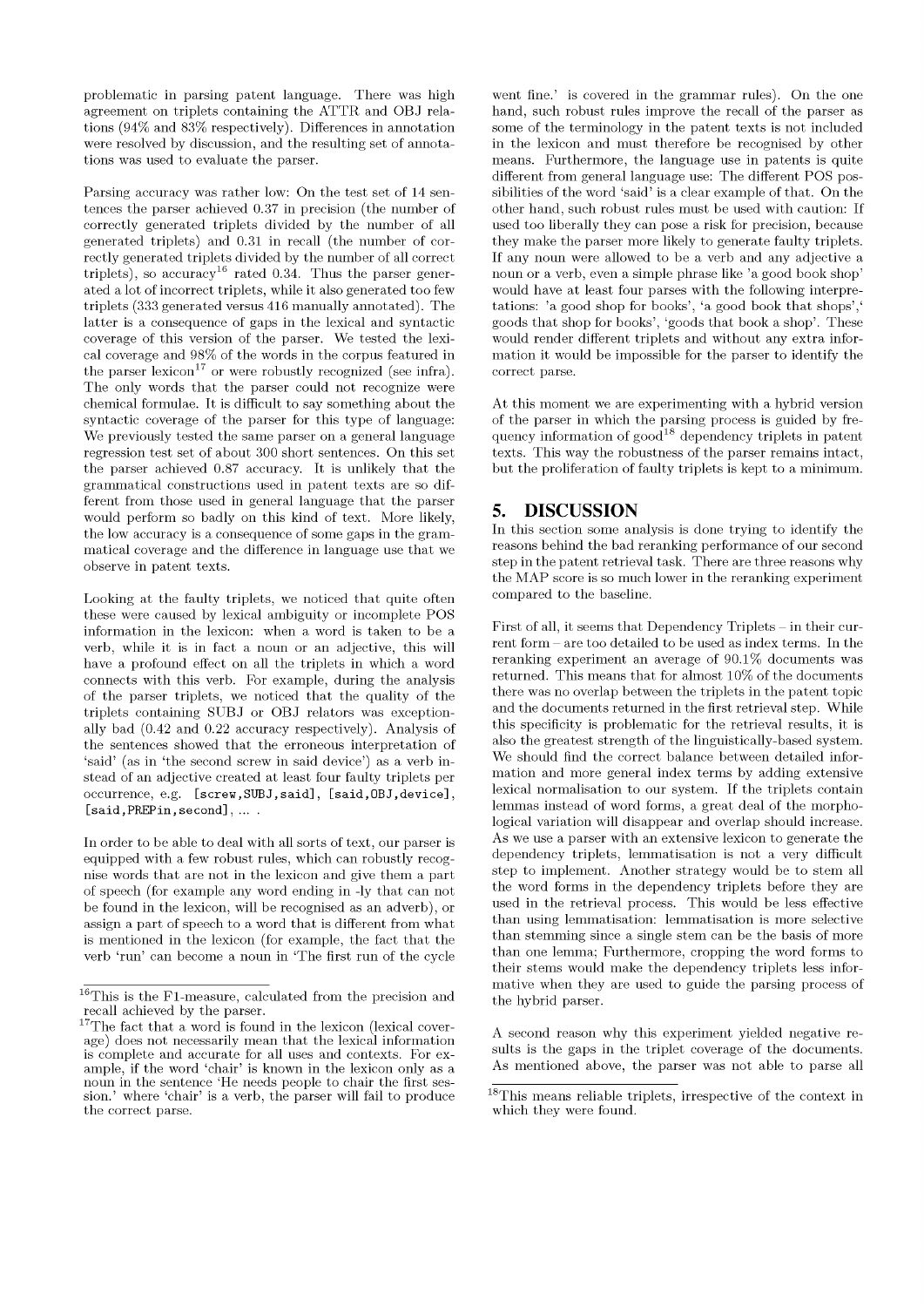the documents completely: two topic documents completely failed to parse and in about 2% percent of the retrieved documents, the parser failed on part of the text, thus creating holes in the triplet coverage of that document, which may be crucial to the retrieval process. It is clear that we need to add another pre-processing step to our system to make sure that unparsable (large) sections are split up into smaller units that the parser can manage. $19$  We estimate that the parser should have generated around 40 million triplets, instead of the 32 million that have been produced in this experiment. Triplet coverage should also improve when the grammatical coverage improves, more specifically for those structures that are typical for patent texts.

The final and probably most important reason for these low scores is the bad quality of the generated triplets. As our system depends on exact matching of detailed (and consequently low frequency) terms, lowering the frequencies with which the terms (triplets) occur by assigning some occurrences to faulty triplets has a very harm ful effect on the retrieval process.

As mentioned above the language used in the claims section is very difficult to parse, even for humans, and it is quite possible that using the language from the abstract or description fields would have yielded better results for this experiment. The claims section is, however, a very important part of the patent text and our parser must be able to parse the language correctly. We are now working on a hybrid parser that uses information about triplet frequency to guide the parsing process. By supplying it with a set of correct triplets that are typical for the language used in claims, the parser should be able to deal with lexical ambiguities. Better syntactic coverage will also improve the parser's performance.

## **6. CONCLUSIONS**

In this paper, we described a reranking experiment following our participation in the CLEF-IP 2009 track. We explored whether using syntactic structures represented by means of dependency triplets as index terms would lead to improvements in the reranking of the relevant documents that were found in the baseline run for the CLEF-IP track. Our experiment illustrated the difficulties of generating good quality triplets for retrieval purposes. We were not able to improve the ranking in the second step. On the contrary, the MAP scores were significantly lower for the reranking experiment. This was caused by the following factors: a) the overall quality of the triplets was low; b) there were gaps in the triplet coverage of the documents due to parse failures; c) there was not enough overlap between topic and corpus triplets because the triplets are too detailed in their current form.

For future work, we need to improve the parser accuracy both for lexical and syntactic ambiguity. We believe that using a hybrid parser with triplet frequency information will have a significant effect on the quality of the generated triplets. We also need to use lemmas instead of word forms in our dependency triplets in order to improve overlap between the topic and corpus documents.

When these improvements have been implemented in the parser, this experiment should be repeated in order to find conclusive evidence whether or not dependency triplets can improve the reranking of relevant documents found by a BOW approach in patent retrieval. If the results are equally poor, we will have to revisit our arguments that predict that triplets are conducive to this task.

#### **7. ACKNOWLEDGMENTS**

The TM4IP project is being funded by Matrixware.

#### **8. REFERENCES**

- [1] M. A. Alonso, J. V. Ferro, and V. M. Darriba. On the Usefulness of Extracting Syntactic Dependencies for Text Indexing. In *AICS '02: Proceedings of the 13th Irish International Conference on Artificial Intelligence and Cognitive Science,* pages 3-11, London, UK, 2002. Springer-Verlag.
- [2] A. Arampatzis, T. van der Weide, C. Koster, and P. van Bommel. *Encyclopedia of Library and Information Science*, chapter Linguistically-motivated information retrieval. Marcel Dekker, New York, 2000.
- [3] Atsushi Fujii, Masao Utiyama, Mikio Yamamoto and Takehito Utsuro. Producing a Test Collection for Patent Machine Translation in the Seventh NTCIR Workshop. In *Proceedings of the Sixth International* Language Resources and Evaluation (LREC'08), Marrakech, Morocco, May 2008. European Language Resources Association (ELRA).
- [4] H. BaoQuoc, T. B. T. Dong, J. Chevallet, and M. Bruandet. A structured indexing model based on noun phrases. In *RIVF*, pages 81-89, 2006.
- [5] D. Bonino, A. Ciaramella, and F. Corno. Review of the state-of-the-art in patent information and forthcoming evolutions in intelligent patent informatics. *World Patent Information*, June 2009.
- [6] T. Brants. Natural Language Processing in Information Retrieval. In *Proceedings of the 14th Meeting of Computational Linguistics in the N etherlands 2003,* 2004.
- [7] L. Chen, N. Tokuda, and H. Adachi. A patent document retrieval system addressing both semantic and syntactic properties. In *Proceedings of the A C L -2 0 0 3 workshop on P a ten t corpus processing,* pages 1-6, Morristown, NJ, USA, 2003. Association for Computational Linguistics.
- [8] H. Cui, R. Sun, K. Li, M.-Y. Kan, and T.-s. Chua. Question answering passage retrieval using dependency relations. In *SIGIR '05: Proceedings of the 28th annual international ACM SIGIR conference on Research and Development in Information R etrieval*, pages 400-407, 2005.
- [9] E. Escorsa, M. Giereth, Y. Kompatsiaris, S. Papadopoulos, E. Pianta, G. Piella, I. Puhlmann, G. Rao, M. Rotard, P. Schoester, L. Serafini, and V. Zervaki. Towards content-oriented patent document processing. *World Patent Information*,  $30(1):21-33$ , 2008.
- [10] J. Fagan. *Experiments in Automatic Phrase Indexing*

 $19$ For example: the entire claims section consists of one, immense sentence. By splitting this sentence up into smaller, more manageable clauses, we could improve parsing speed and produce more triplets for this section.